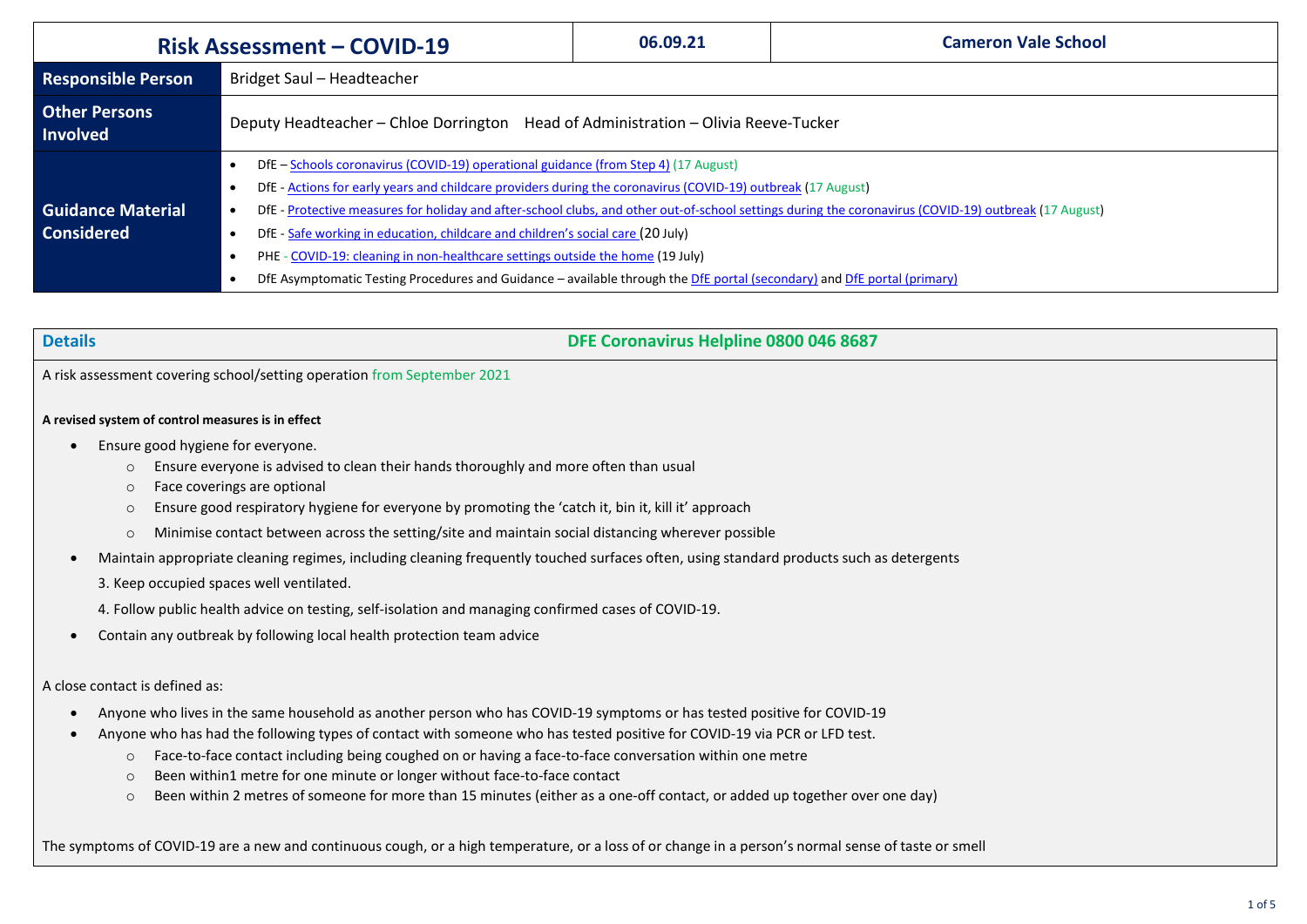| Hazard                                     | Who is at<br><b>Risk</b>             | <b>How Can the</b><br><b>Hazards Cause</b><br><b>Harm</b>                       | <b>Control Measures Currently in Place</b>                                                                                                                                                                                                                                                                                                                                                                                                                                                                                                                                                                                                                                                                                                                                                                                                                                                                                                                                                                                                                                                                                                                                                                                                                                                                                        |  |  |  |
|--------------------------------------------|--------------------------------------|---------------------------------------------------------------------------------|-----------------------------------------------------------------------------------------------------------------------------------------------------------------------------------------------------------------------------------------------------------------------------------------------------------------------------------------------------------------------------------------------------------------------------------------------------------------------------------------------------------------------------------------------------------------------------------------------------------------------------------------------------------------------------------------------------------------------------------------------------------------------------------------------------------------------------------------------------------------------------------------------------------------------------------------------------------------------------------------------------------------------------------------------------------------------------------------------------------------------------------------------------------------------------------------------------------------------------------------------------------------------------------------------------------------------------------|--|--|--|
| Infection<br>Control<br>(people)           | Staff,<br>Pupils,<br><b>Visitors</b> | Staff contracting<br>COVID-19                                                   | Staff who are required to quarantine having recently visited a county outside the common travel area will not come into school<br>$\bullet$<br>Staff are encouraged to take part in asymptomatic testing<br>$\bullet$<br>Any staff member with symptoms of COVID-19 is sent home to self-isolate for 10 full days and instructed to undertake a PCR test.<br>$\bullet$<br>Where an LFD test returns a positive result the staff member must self-isolate and arrange a PCR test.<br>$\bullet$<br>Anyone having to go home will be encouraged to not use public transport where this is applicable<br>$\bullet$<br>Where a PCR test returns a positive result:<br>$\bullet$<br>The staff member must notify the school of the test result immediately<br>$\circ$<br>The staff member self-isolates in line with self-isolation guidance<br>$\circ$<br>If the PCR test result is negative the staff member can return to school when they feel well enough to do so.<br>$\bullet$<br>Staff are encouraged to continue twice weekly home testing in line with PHE/DfE guidance whenever they are due to come into<br>$\bullet$<br>school<br>Any fully vaccinated staff identified as close contacts of a positive case are advised to carry out an LFD test for seven days following<br>$\bullet$<br>date of exposure (January 2022) |  |  |  |
|                                            |                                      | <b>Pupils contracting</b><br>COVID-19                                           | Any pupil with symptoms of COVID-19 is told to self-isolate and undertake a PCR test. The pupil/parents are instructed to notify the<br>$\bullet$<br>school of the test result. A negative PCR test result means the pupil can return to school.<br>Anyone having to go home will be encouraged to not use public transport where this is applicable<br>$\bullet$<br>Clinically extremely vulnerable pupils can attend unless under specific medical advice not to do so<br>$\bullet$<br>Pupils/children who are required to quarantine having recently visited a county outside the common travel area must not come into<br>$\bullet$<br>school<br>Where an LFD test returns a positive result, the pupil will self-isolate and be advised to arrange a PCR test, continuing to self-isolate<br>$\bullet$<br>if the result is positive, following guidelines here (January 2022)                                                                                                                                                                                                                                                                                                                                                                                                                                                |  |  |  |
| Suspected /<br>confirmed case<br>in school | Staff/<br>pupils                     | Potential<br>contamination of<br>surfaces and for<br>person to person<br>spread | Pupil/staff member sent home and instructed to arrange a COVID-19 PCR test.<br>$\bullet$<br>Pupils with symptoms are isolated in a dedicated room with an open window if possible. Any rooms used will be cleaned once they<br>$\bullet$<br>have left.<br>Cleaning and disinfection of the area is carried out in accordance with DfE guidance COVID-19: cleaning of non-healthcare settings<br>$\bullet$<br>If a pupil or family member contracts Covid-19 - please contact the school on our dedicated email: notify@cameronvaleschool.com<br>$\bullet$<br>This email address has been created for parents to let us know and to report any test results, when results are positive or negative                                                                                                                                                                                                                                                                                                                                                                                                                                                                                                                                                                                                                                 |  |  |  |
|                                            | Staff,<br>Pupils,<br><b>Visitors</b> | Operational<br>practices in place<br>to minimise the                            | <b>Good Hand and Respiratory Hygiene</b><br>Soap and running water or hand sanitiser is readily available<br>$\bullet$<br>Face Coverings are optional<br>$\bullet$                                                                                                                                                                                                                                                                                                                                                                                                                                                                                                                                                                                                                                                                                                                                                                                                                                                                                                                                                                                                                                                                                                                                                                |  |  |  |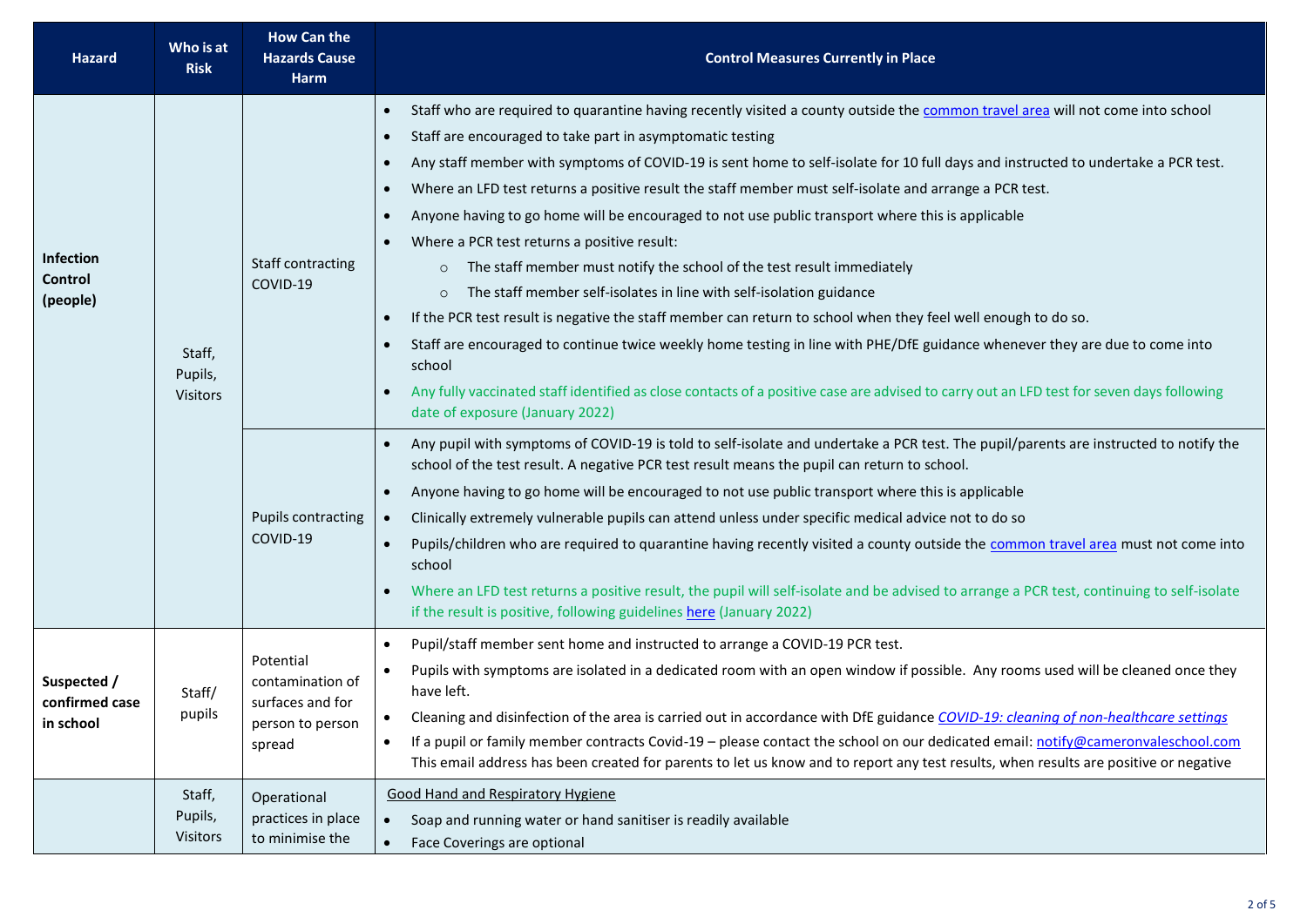| risk of the spread<br>of infection         |                                                                                                                                                                                                                                                                           |                                                                                                                          | Hands are cleaned by all pupils, staff members and visitors, using soap or sanitiser on arrival, after break, when changing rooms,<br>before and after eating, and after using the bathroom.<br>Skin friendly cleansing wipes used for those who need assistance in cleaning hands and sanitiser use supervised where necessary<br>$\bullet$<br>'Catch-it, bin-it, kill-it', promoted throughout school.<br>$\bullet$<br>The school provides tissues and sufficient bins to support disposal of waste.<br>$\bullet$<br>The school considers support for those who may have difficulty or those who spit or use saliva as a sensory stimulant.<br>$\bullet$ |  |  |
|--------------------------------------------|---------------------------------------------------------------------------------------------------------------------------------------------------------------------------------------------------------------------------------------------------------------------------|--------------------------------------------------------------------------------------------------------------------------|------------------------------------------------------------------------------------------------------------------------------------------------------------------------------------------------------------------------------------------------------------------------------------------------------------------------------------------------------------------------------------------------------------------------------------------------------------------------------------------------------------------------------------------------------------------------------------------------------------------------------------------------------------|--|--|
|                                            | Cleaning<br>A cleaning schedule is in place with an emphasis on frequently touched surfaces. e.g: end of Lessons<br>$\bullet$<br>Cleaning following confirmed/suspected case carried out in accordance with PHE guidance COVID-19: cleaning of non-healthcare<br>settings |                                                                                                                          |                                                                                                                                                                                                                                                                                                                                                                                                                                                                                                                                                                                                                                                            |  |  |
|                                            |                                                                                                                                                                                                                                                                           |                                                                                                                          | <b>Outbreak Management Plans</b><br>Mechanisms are in place for the rapid deployment of enhanced control measures, e.g. face coverings, bubbles, should the school be<br>advised to do so by a relevant body (central government, Local Director of Public Health)                                                                                                                                                                                                                                                                                                                                                                                         |  |  |
| Infection<br>Control<br>(premises)         | Staff,<br>Pupils,<br>Visitors                                                                                                                                                                                                                                             | Changes to or<br>introduction of<br>physical control<br>measure to<br>minimise the risk<br>of the spread of<br>infection | The whole school is kept well ventilated in so far as the ventilation systems allow and whilst maintaining a suitable teaching<br>$\bullet$<br>andworking environment.<br>Single room ventilation systems continue to operate as normal<br>$\bullet$<br>Windows are opened where possible, where temperature allows it, and where doing so does not create undue risks.                                                                                                                                                                                                                                                                                    |  |  |
| <b>Anxiety, stress</b><br>and worry        | Staff,<br>pupils<br>(parents<br>indirectly)                                                                                                                                                                                                                               | Those coming to<br>work or school<br>may be anxious,<br>worried our<br>stressed                                          | The workforce and any Union reps have been consulted in the development of this risk assessment and associated control measures<br>$\bullet$<br>This risk assessment and its findings have been shared with staff and published on the school website.<br>SLT are always available<br>$\bullet$<br>Regular communications with Staff Pupils and Parents<br>$\bullet$                                                                                                                                                                                                                                                                                       |  |  |
| <b>Failure to</b><br>follow local<br>rules | Staff,<br>Pupil,<br>Visitors                                                                                                                                                                                                                                              | Persons fail to<br>follow local rules<br>due to lack of<br>awareness or<br>persons who<br>violate local rules            | All staff reminded of their duty to follow these control measures and to support staff or pupils who may fail to follow these in a<br>$\bullet$<br>constructive manner<br>Transgressions will be escalated through existing behaviour/disciplinary arrangements<br>$\bullet$<br>Staff will remind pupils 1st week back<br>$\bullet$<br>Highlighted in all communications to parents - Violations will be followed up by a call from a member of SLT                                                                                                                                                                                                        |  |  |